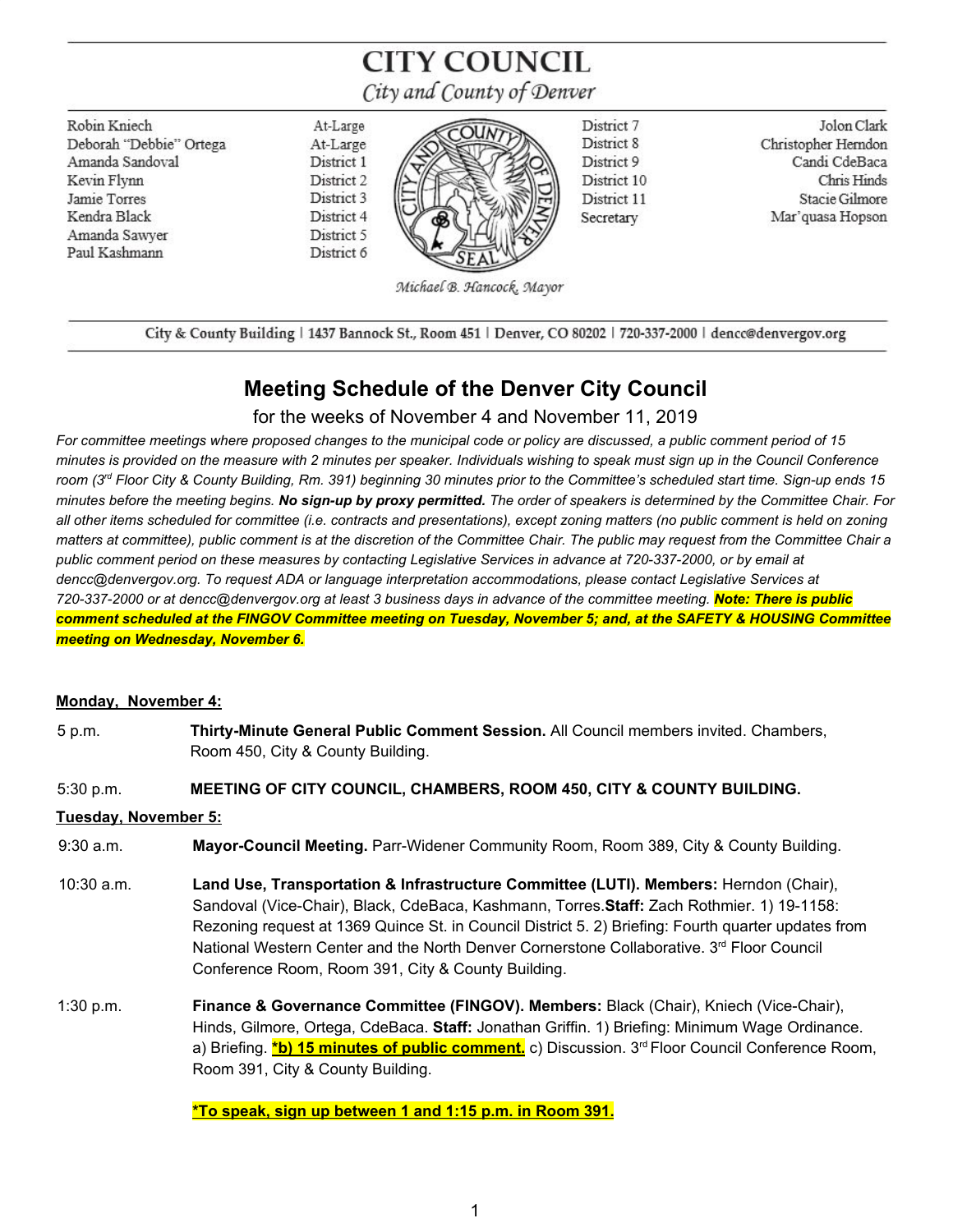#### **Wednesday, November 6:**

10:30 a.m. **Safety, Housing, Education & Homelessness Committee (SAFETY & HOUSING). Members:** Kashmann (Chair), Torres (Vice-Chair), Sandoval, Kniech, Flynn, Sawyer. **Staff:** Emily Lapel.1) 19-1177: Bill creating the Office of Climate Action, Sustainability, and Resiliency. a) Briefing. **\*b) 15 minutes of public comment on 19-1177.** c) Discussion. 2) Briefing: CAHOOTS Denver, Crisis Assistance Helping Out On the Streets. a) Briefing. **\*b) 15 minutes of public comment.** c) Discussion. 3 rd Floor Council Conference Room, Room 391, City & County Building.

#### **\*To speak, sign up between 10 and 10:15 a.m. in Room 391.**

- 12 p.m. **Policy Committee. Members:** Gilmore (Chair), Committee of the Whole. 1) Continued discussion on anti-displacement policies. 3<sup>rd</sup> Floor Council Conference Room, Room 391, City & County Building.
- 1:30 p.m. **Business, Arts, Workforce & Aviation Services Committee (BIZ). Members:** Flynn (Chair), Hinds (Vice-Chair), Sawyer, Herndon, Ortega, Gilmore. **Staff:** Jonathan Griffin. 1) Items 19-1205 through 19-1209: Items related to the construction of the Great Hall at Denver International Airport. 3<sup>rd</sup> Floor Council Conference Room, Room 391, City & County Building.

#### **Thursday, November 7:**

No meetings scheduled.

#### **Friday, November 8:**

No meetings scheduled.

*NOTE: Agenda items listed for the week of November 11 are subject to change*

#### **Monday, November 11:**

## **City offices closed in observance of Veteran's Day.**

#### **Tuesday, November 12:**

- 9:30 a.m. **Mayor-Council Meeting.** Parr-Widener Community Room, Room 389, City & County Building.
- 10:30 a.m. **Land Use, Transportation & Infrastructure Committee (LUTI). Members:** Herndon (Chair), Sandoval (Vice-Chair), Black, CdeBaca, Kashmann, Torres. **Staff:** Zach Rothmier. 1) Briefing: Neighborhood planning initiative. 3<sup>rd</sup> Floor Council Conference Room, Room 391, City & County Building.
- 1:30 p.m. **Finance & Governance Committee (FINGOV). Members:** Black (Chair), Kniech (Vice-Chair), Hinds, Gilmore, Ortega, CdeBaca. **Staff:** Jonathan Griffin. 1) Minimum Wage Ordinance. 3 rd Floor Council Conference Room, Room 391, City & County Building.

#### 5:30 p.m. **MEETING OF CITY COUNCIL, CHAMBERS, ROOM 450, CITY & COUNTY BUILDING.**

#### **Wednesday, November 13:**

10:30 a.m. **Safety, Housing, Education & Homelessness Committee (SAFETY & HOUSING). Members:** Kashmann (Chair), Torres (Vice-Chair), Sandoval, Kniech, Flynn, Sawyer. **Staff:** Emily Lapel. 1) Department of Housing Stability (HOST) affordable housing loan agreements. 2) Briefing: Denver air quality. 3<sup>rd</sup> Floor Council Conference Room, Room 391, City & County Building.